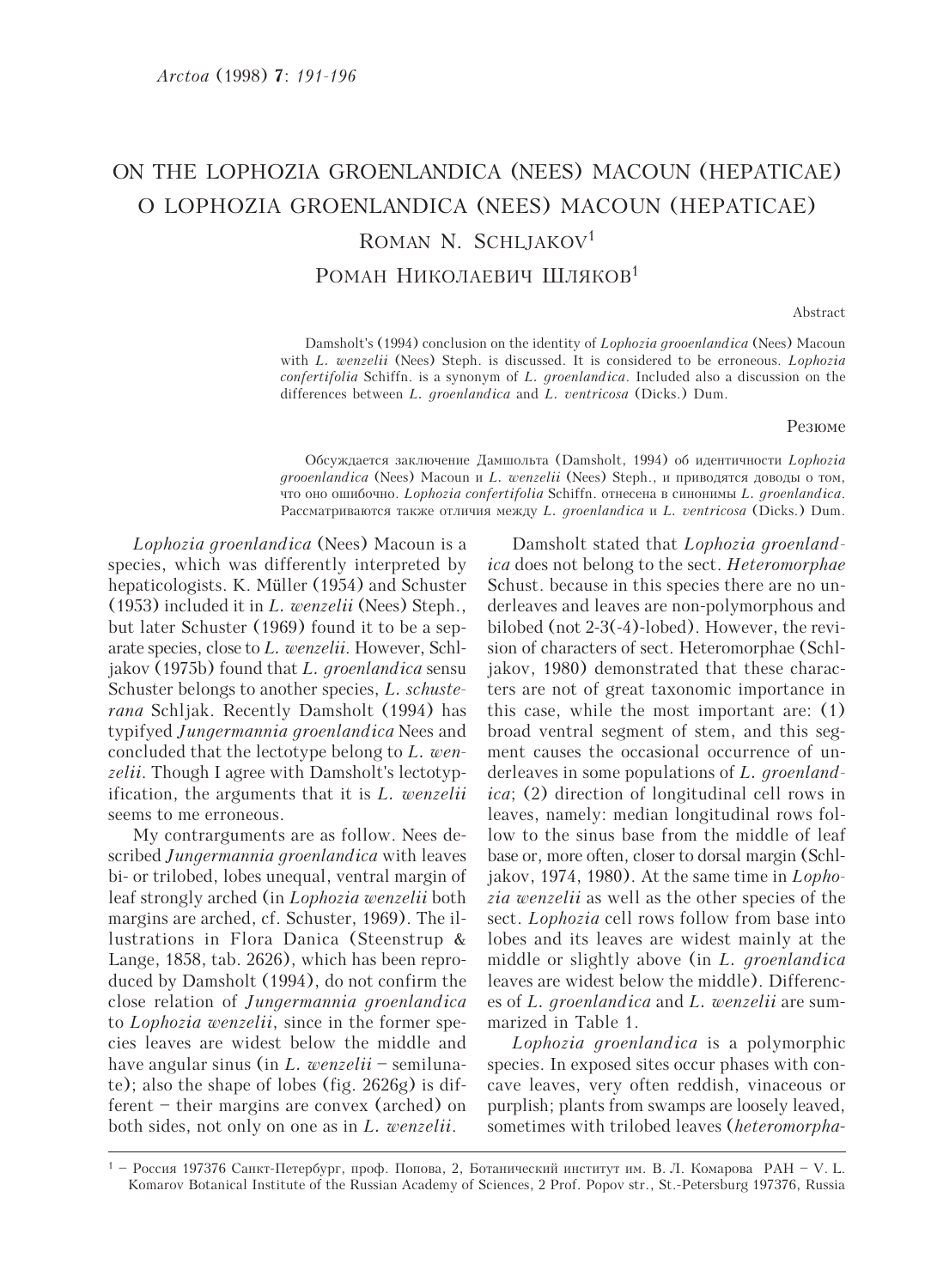

Fig. 1. Lophozia groenlandica (Nees) Macoun. Leaves showing variation in shape. 1-11, 15-17, 22- 27, 31 – from specimens from Murmansk Province; 12-14 – from the lectotype of Lophozia groenlandica; 18-21 – from the mouth of Indigirka River; 28-30 – from the Schiffner Herbarium in G. 3-4, 5-6, 7-9, 12-13, 15-17, 18-21, 22-24, 29-30 – from the

like phase, Figs. 1, 2). In forests and humid (but not swampy) woodless sites the most frequent is Lophozia ventricosa-like phase, differing from L. ventricosa in oil-bodies uniformly granular,

while in the latter oil-bodies are biconcentric, with distinctly refractive central globule. I agree with the K. Müller's (1954) conception of oil bodies of Lophozia ventricosa against the al-

|                                                         | Table 1. Differences between <i>Lophozia groenlandica</i> (Nees) Macoun and <i>L. wenzelii</i> (Nees) Steph.               |                                                                                                                                                        |
|---------------------------------------------------------|----------------------------------------------------------------------------------------------------------------------------|--------------------------------------------------------------------------------------------------------------------------------------------------------|
| Character                                               | Lophozia groenlandica                                                                                                      | Lophozia wenzelii                                                                                                                                      |
| Leaf shape                                              | Asymmetric, with larger ventral lobe,<br>widest near or slightly below the middle                                          | Nearly symmetric, widest near or<br>above the middle                                                                                                   |
| Sinus                                                   | Nearly rectangular, wide acutangular or<br>obtusangular with rounded base, $1/6$ to<br>$2/5$ (1/2 and more) of leaf length | "Broad (width ca. 0.5-0.66 leaf)<br>width; ca. $0.7-0.9$ leaf length),<br>shallowly crescentic, descending<br>only to 0.15-0.2(0.25)" (Schuster, 1969) |
| Leaf margin                                             | Ventral strongly arched, with postical<br>part (postical leaf base) distinctly turned<br>down(Fig. 1)                      | Both margins nearly equally arched,<br>postical leaf base hardly curved                                                                                |
| Direction of the<br>longitudinal cell<br>rows in leaves | From the middle of leaf base at least<br>in 2-3 cell rows to the sinus (Fig. $2, 5$ )                                      | From the middle of the base into<br>lobes (Schljakov, 1980, Fig. 23, 4)                                                                                |
| Underleaves or under-<br>leaf-like structures           | Sometimes present (Figs 2, 4; 3,4)                                                                                         | Absent                                                                                                                                                 |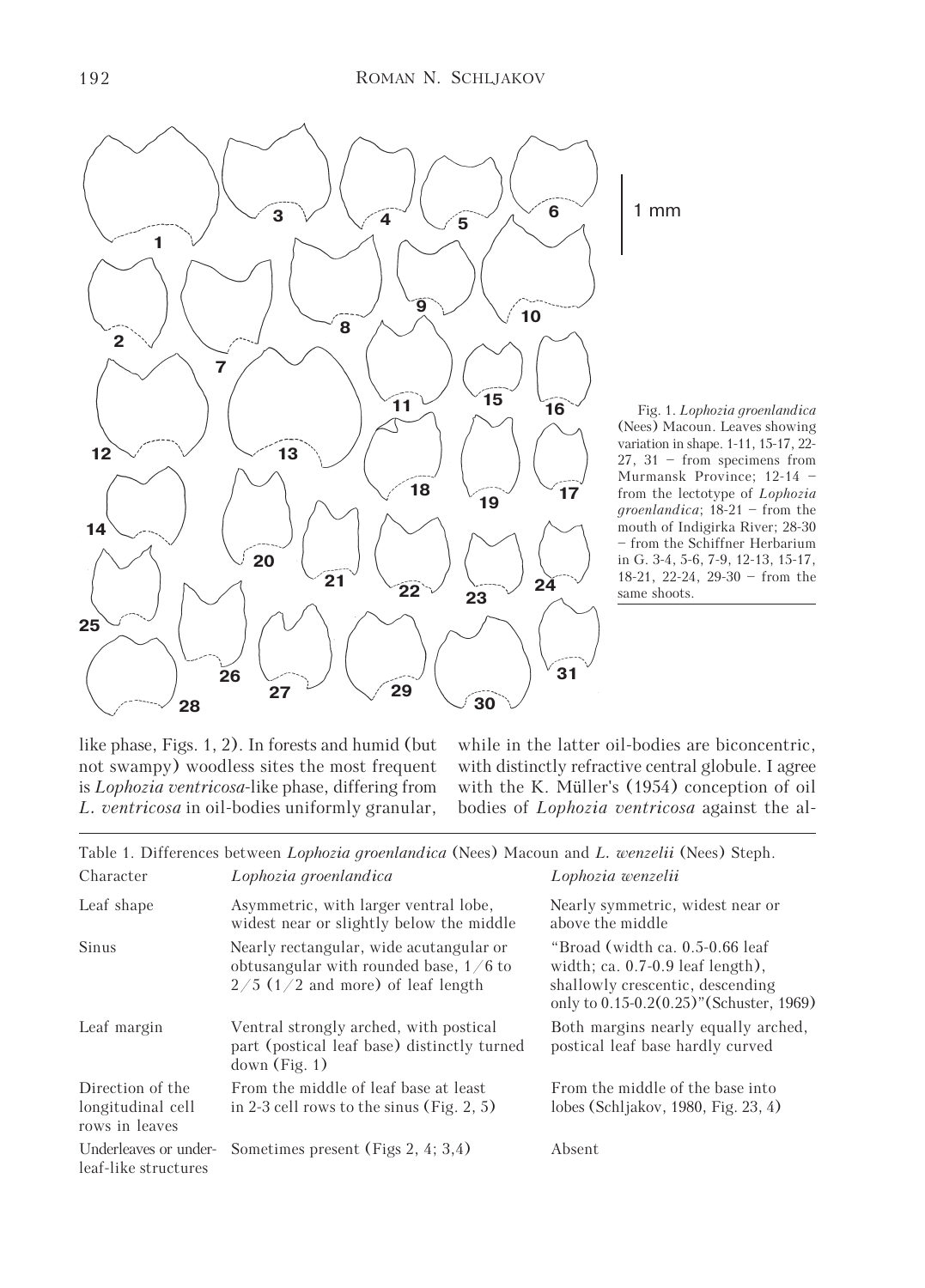

ternative interpretation of Buch (1933b). Buch has described L. silvicola Buch as a new species, which differs from L. ventricosa in biconcentric (not uniformly granular) oil-bodies. However Müller (l.c.: 649) came to the conclusion that L. silvicola is just the real L. ventricosa. He stated that specimens of L. ventricosa sent to him by Buch belong to a different species and that Buch agreed with him in this point. So the conception of Buch (1933b), repeated by Saukel (1985) and Schuster (1969) can not be accepted.

Jungermannia ventricosa Dicks. was described from woods of Britain ("Brittania, in sylvis"). However among the specimens named L. ventricosa from the Great Britain in BM, plants with the characters of Buch's "L. ventricosa" were collected mostly in non-forest habitats.

Once in the South-Western part of Murmansk Province I have found the mixed collection of L. groenlandica and L. ventricosa. The comparison of plants from this collection is given in Table 2. Many other observations of living collection in Murmansk Province just confirm the stability of combinations of characters of these species.

The shape of leaves of *Lophozia groenland*ica is not constant (Fig. 1). Leaves are widest usually below or at the middle, but some are widest above (Fig. 1, 7-8). Lobes are either obtuse, or acutish to shortly pointed. Although as a rule leaves are broader than long, occasionally plants with narrower leaves occur. In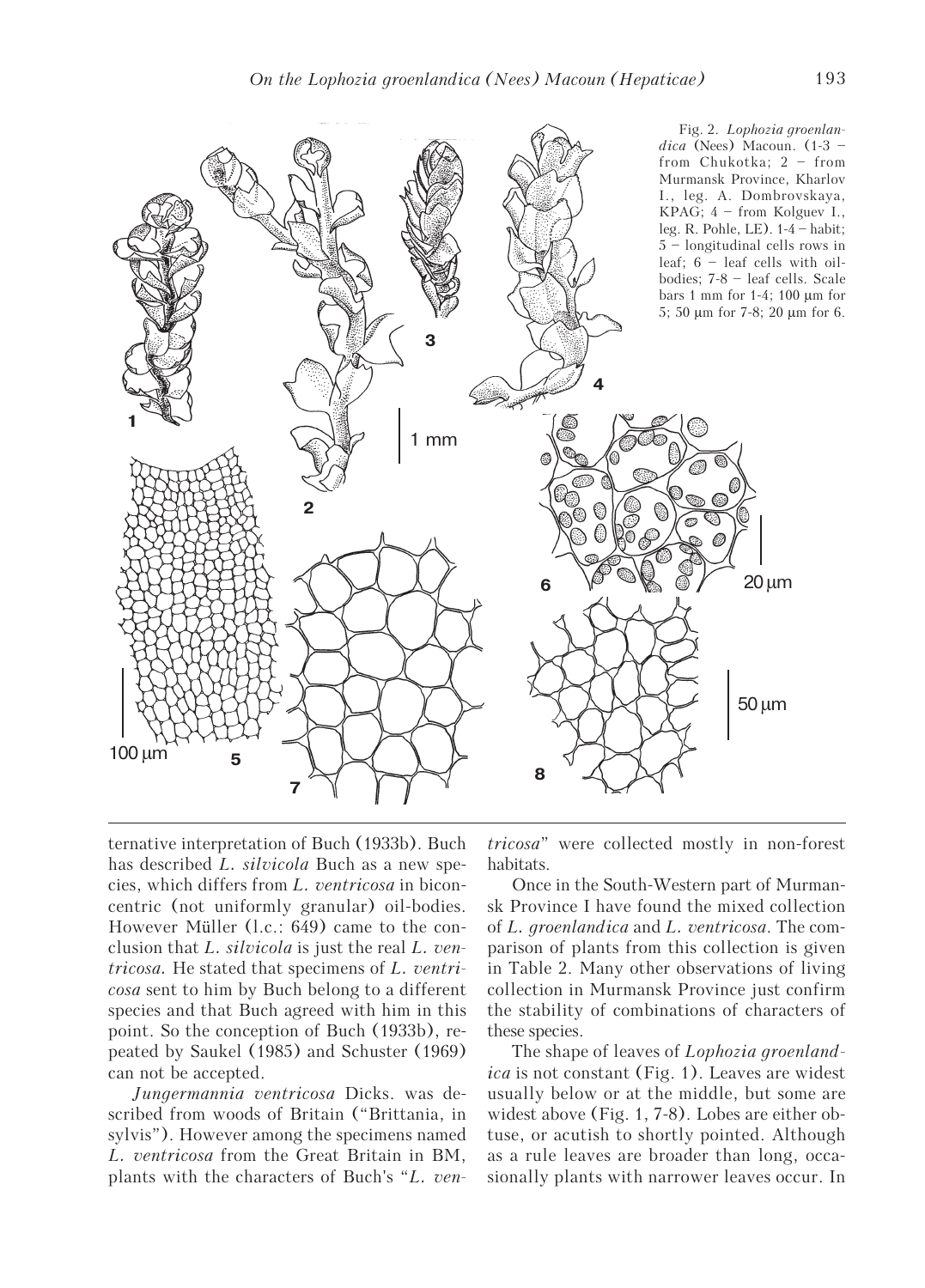

Fig. 3. Lophozia groenlandica (Nees) Macoun  $(1-2$  – from isotype of L. confertifolia; 3-4 – from West Tyrol, Herb. Schiffner, G). 1, 3 – leaves; 2 – longitudinal cell rows; 4 – leaf with underleaf. Scale bars: 1 mm for 1, 3-4; 100 μm for 2.

specimens from the dry polygonal Arctic bog of the delta of Indigirka River in Yakutia I found upper leaves normal for the species (cf. Fig. 1, 18), while lower leaves are narrower (Fig. 1, 19-21). Areolation is variable and the following patterns can be recognized: mod. leptoderma, nearly without trigones; mod. mesoderma, with clear but not bulging trigones (Fig. 2, 6) and mod. pachyderma, with bulging trigones (Fig. 2, 7).

Another problematical species presenting a point of disaggrements among hepaticologists is L. confertifolia Schiffn. Buch (1933b), Müller (1954) and Saukel (1985) interpreted it to be conspecific with L. wenzelii, and Schuster (1969) considered it as "a concept (rather than a species) that appears to involve

the mod. densifolia of both L. ventricosa and L. wenzelii". I found the isotype of this species identical with L. groenlandica: it has leaves as a rule widest at or slightly below the middle; with larger ventral lobe, having strongly arched ventral margin, proximal part of which (postical leaf base) distinctly turned down (Fig. 3, 1); the direction of cell rows in leaf is similar to that of L. groenlandica, from base to sinus (Fig. 3, 2).

Saukel (1985) wrote that Buch (1933a) has proved identity of L. confertifolia and L. wenzelii experimentally. However, Buch made this conclusion only on the basis of habits of L. confertifolia and L. wenzelii mod. densifolia. Therefore this is not a very good argument.

Table 2. Differences between Lophozia groenlandica (Nees) Macoun and L. ventricosa (Dicks.) Dum., from plants of mixed collection

| Character                                               | Lophozia ventricosa                                                                | Lophozia groenlandica                                                                                            |
|---------------------------------------------------------|------------------------------------------------------------------------------------|------------------------------------------------------------------------------------------------------------------|
| Oil-bodies                                              | <b>Biconcentric</b>                                                                | Homogeneous, uniformly minutely granular                                                                         |
| Direction of the<br>longitudinal cell<br>rows in leaves | From the middle of leaf base<br>into lobes (see Schljakov, 1980,<br>Fig. $23, 3$ ) | From the middle of leaf base in $(1-)2-3$ rows<br>to the sinus base                                              |
| Leaf shape                                              | Equal or longer than broad                                                         | Shorter than broad                                                                                               |
| Postical base                                           | Hardly curved                                                                      | Distinctly turned down                                                                                           |
| Postical end of<br>the insertion line                   | Scarcely curved backward                                                           | Weakly but appreciably arched                                                                                    |
| Coloration in<br>pigmented leaves                       | Proximal part colorated<br>distal colorless                                        | Distal part colorated, downward<br>gradually colorless                                                           |
| Gemmae                                                  | Usually subsquare and polygonal                                                    | Usually rounded- and elongate-triangular<br>and polygonal (Schljakov, 1970, Fig. 2, 9);<br>abundand when present |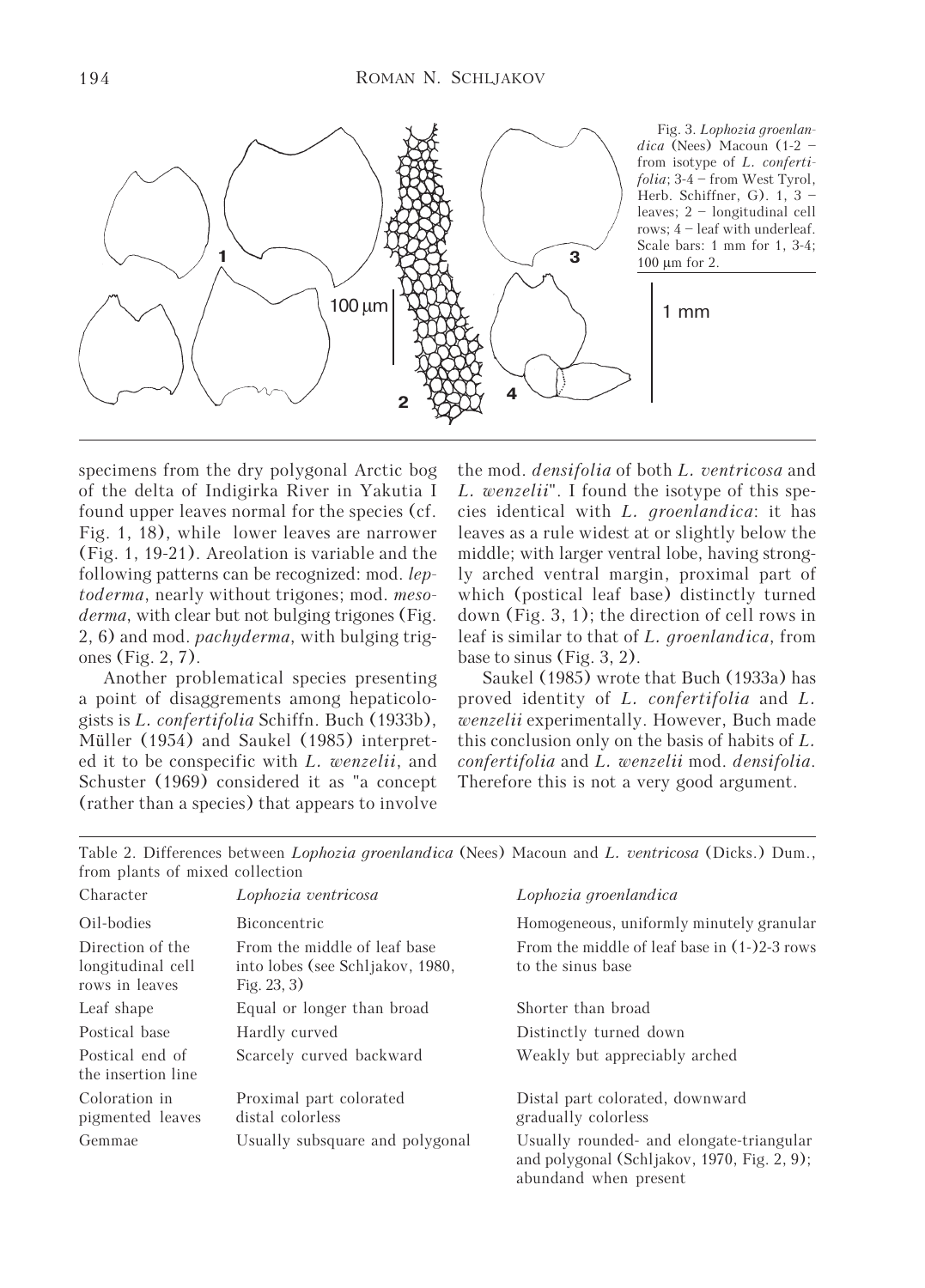The synonymy of Lophozia groenlandica is as follow:

Lophozia groenlandica (Nees) Macoun, Cat. Canad. Pl. 7: 19. 1902.– Jungermannia groenlandica Nees in Gott. et al., Syn. Hep.: 114. 1844. LECTOTYPE: S. Groenland, Frederiksdal (Narksak). Leg. J. Vahl, Sept. 1829 No 234 "a" (STR!)

Lophozia confertifolia Schiffn., Oesterr. Bot. Zeitschr. 55: 47. 1905. ISOTYPE: V. Schiffner: Hepaticae europaeae exiccatae, 176. Tyrol, Am Glungezer bei Hall, oberhalb der Schafhuette auf alpinem Humus und auf erdbedeckten Steinen, 230 m, 4.IX.1903, leg. V. Schiffner et H. F. V. Handel-Mazzetti (H!).

Lophozia ventricosa auct. pl., non (Dicks.) Dum.; Buch, Ann. Bryol. 6: 127. 1933.

(?)Lophozia murmanica Kaal. in Bryhn, Rep. 2nd Norw. Arct. exped. "Fram" 2, 11(1): 34. 1906. TYPE: Lapponiae murmanicae, Litsa, leg. Brotherus, August 1887 (not seen)<sup>1</sup>.

(?)Lophozia heteromorpha Schust. et Damsch. in Schust., Hep. Anthoc. North Amer. 2: 507. 1969. TYPE: Northwest Greenland, Hackluyt I. in Smith Sound, 77° 24' N – 72° 31' W. G. Seidedfaden 85 (not seen)<sup>2</sup>.

Lophozia groenlandica is a widespread circumpolar species, known from the high Arctic southwards to the hemiboreal zone, and in mountain region of the temperate latitude, including Alps. It is the most common species of the genus Lophozia s. str. in Ural and Altai Mts. It is

- BUCH, H. 1933a. Experimental-systmatische Untersuchungen über die Lophozia ventricosa-Gruppe. – Ann. Bryol. 6: 7-14.
- BUCH, H. 1933b. Lophozia silvicola Buch sp. nov. Ann. Bryol. 6: 125-129.
- DAMSHOLT, K. 1994. On the identity of Jungermannia groenlandica Nees. – J. Hattori Bot. Lab. 75: 173-178.
- MÜLLER, K. 1954. Die Lebermoose Europas (L. Rabenhorst's Kryptogamen-Flora 3d ed., Bd. 6).
- SAUKEL, J. 1985. Zum Merkmalbestand einiger mitteleuropaeiscger Arten der Lebermoosgattung Lophozia (Dum.) Dum. (Sektion Lophozia) – Stapfia 14: 149-185.

frequent in South Finland (among 15 specimens identified by Buch as L. ventricosa and 10 - as L. silvicola, 8 and 5 correspondingly belong to L. *groenlandica*). It is likely that wide distribution of Lophozia groenlandica in Finland caused the Buch's misunderstanding of this material. In comparison with L. ventricosa, L. groenlandica has more northern distribution – the former species is rare in Arctic, but in Central Europe is widespread from plains to mountains, in Alps to 3000 m (Müller, 1954).

Selected specimens examined of L. groenlandica (from KPAG): FINLAND: Hepaticae exs. S. O. Lindberg (ed. by S. Piippo), 265, 266, 267 (all as L. ventricosa); CHECH REPUB-LIC: Bryophyta Chechoslov. exs. 260 (as L. ventricosa); Sweden, Södermanland, Arnell 20.VII.1944 (as L. wenzelii).

Lophozia groenlandica occurs on rocks, on soil in dry and moist, sometimes swampy tundras and in forests on decaying wood and on tree roots. Lophozia ventricosa in northern parts of Kola Peninsula grows nearly exclusively on roots and decaying wood.

## AKNOWLEGEMENTS

I'm very grateful to the curators of H and STR for specimens sent to me for study and to Dr. Anna V. Dombrovskaya for illustrations made by her to the paper. Also I'm thankful to L. T. Ellis for the loan of L. ventricosa specimens from BM.

## LITERATURE CITED

- SCHIFFNER, V. 1905. Eine neue europaeische Art der Gattung Lophozia – Oesterr. Bot. Zeitschr.  $55: 47-50$ .
- [SCHLJAKOV, R. N.] ШЛЯКОВ, Р. Н. 1970. Новая секция ðîäà Lophozia Dum. emend. Loeske. – [New section of the genus Lophozia Dum. emend. Loeske] Hosocmu cucm. Husul. pacm. [Novosti Sist. Nizsh. Rast.] 7: 324-333.
- [SCHLJAKOV, R. N.] ШЛЯКОВ, Р. Н. 1973. Систематические заметки по семейству Lophoziaceae Cavers. -[Taxonomic notes on the family Lophoziaceae Cavers] Hoeocmu cucm. nusu. pacm. [Novosti Sist. Nizsh. Rast.] 10: 287-302.
- [SCHLJAKOV, R. N.] ШЛЯКОВ, P. H. 1974. Важнейшие систематические признаки рода Lopho-

 $1 -$  Although I have not seen the type of L. murmanica, I have seen specimens from Kharlov I., the place very close to the type locality in Litsa, as well as numerous collections from many other places in Murmansk Province. They agree with the description of L. murmanica and fit my concept of L. groenlandica (cf. Fig. 1).

 $2 -$  Although I have not seen the type of L. heteromorpha, I have studied specimens kindly sent to me by Dr. K. Damsholt and found no characters which disagrees with  $\tilde{L}$ . *groenlandica*. The presence of underleaves I don't consider as a specific character, since in some collections with bilobed leaves I found underleaves (cf. Figs. 2, 4 and 3, 4).